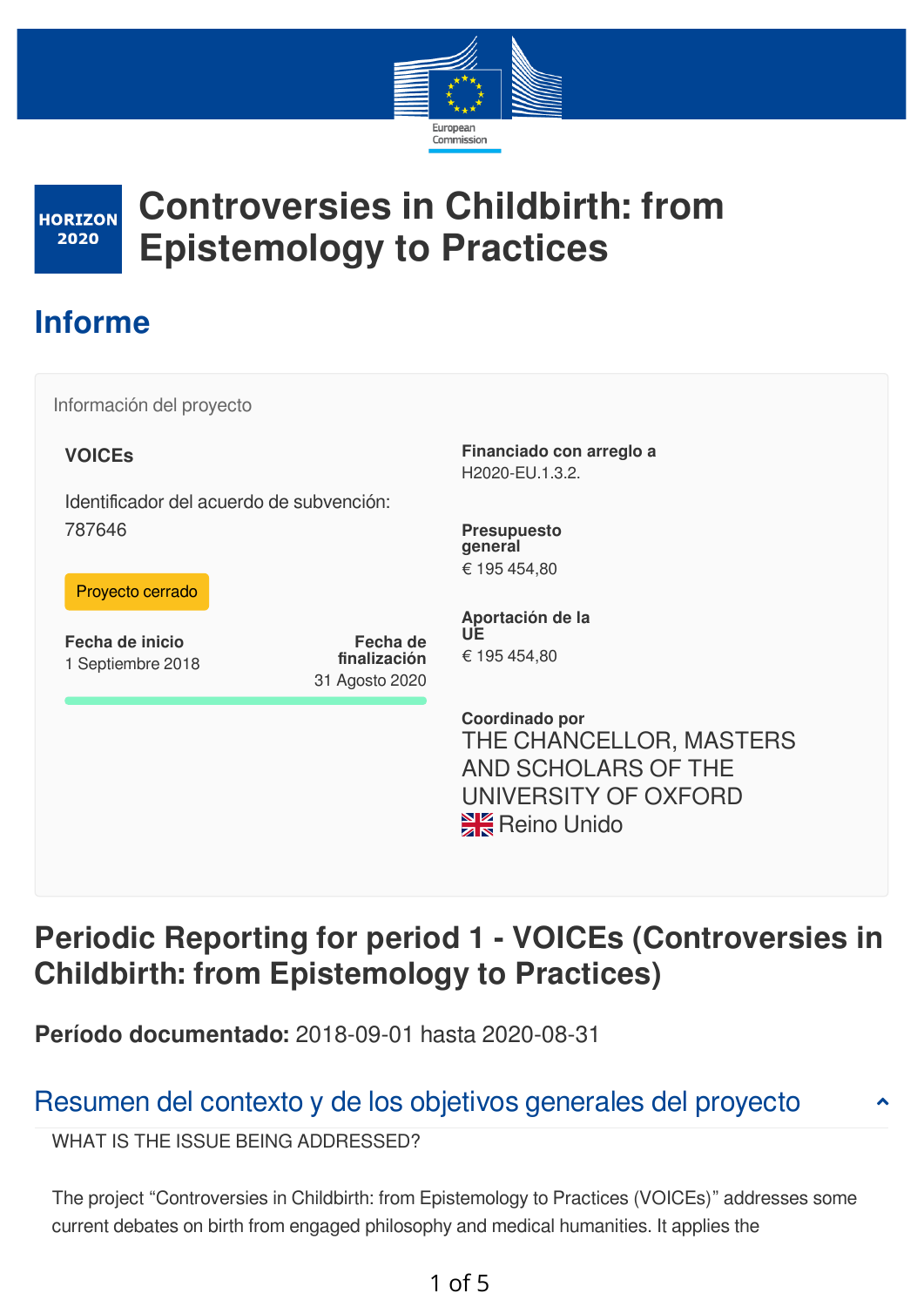epistemological view of controversies to the values embedded in decision-making in the field aiming at developing a particular section of values-based practice to be used in a variety of clinical contexts around childbirth. VOICEs is directed to individuals and organizations representing the three key stakeholder groups involved: users, professionals, and policymakers.

Most current obstetric debates should be seen as controversies in the following technical sense: they reflect deep disagreements in factual, methodological, or conceptual matters. Interpreting obstetric debates as controversies is a key element in changing medical practices. VOICEs will advance scientific knowledge in this area using the realist research frameworks of situated epistemology and values-based practice of what works, for whom, and in what circumstances. The project searches for applied and measurable consequences of critical epistemology on childbirth.

The research assesses the emancipatory interest displayed in obstetric controversies. Understanding the epistemic basis of emancipatory action is the core motivation of this proposal.

### WHY IS IT IMPORTANT FOR SOCIETY?

Birth is not just the delivery of a baby. It is a major emotional, conceptual and social life transition for a woman and for a couple. Obstetrics and midwifery are challenged to take women's voices on childbirth more seriously. Many women throughout Europe are demanding less medicalised care in childbirth that makes fuller use of midwifery skills. Other women request elective caesareans for nonmedical reasons. This project addresses the multiplicity of voices on childbirth, their autonomy and agency; as shown in its acronym, 'VOICEs'.

### WHAT ARE THE OVERALL OBJECTIVES?

1. To epistemically analyse debates on childbirth. While most analyses of childbirth are conducted in sociology, anthropology, politics and feminism, there has been very little research from an epistemic perspective. VOICEs will benefit from the epistemic theory of controversies, as an innovative perspective that will disclose the evaluative content of debates on childbirth.

2. To collaborate to develop and launch a values-based practice in childbirth. While values-based medical practice (VBP, henceforth) has already been advanced in mental health, social care and surgery, there is a notable deficiency of VBP in obstetrics and midwifery. VOICEs will work with the VBP team to expand current initiatives in VBP to childbirth care.

3. To incorporate birth to the repertoire of philosophically relevant topics. While there are some publications on the philosophy of birth, they typically tend to focus on ethics or phenomenology. VOICEs will tackle a broader inquiry to illustrate the epistemic nature of emancipatory action around childbirth.

#### Trabajo realizado desde el comienzo del proyecto hasta el final del período abarcado por el informe y los principales resultados hasta la fecha  $\blacktriangle$

## 2 of 5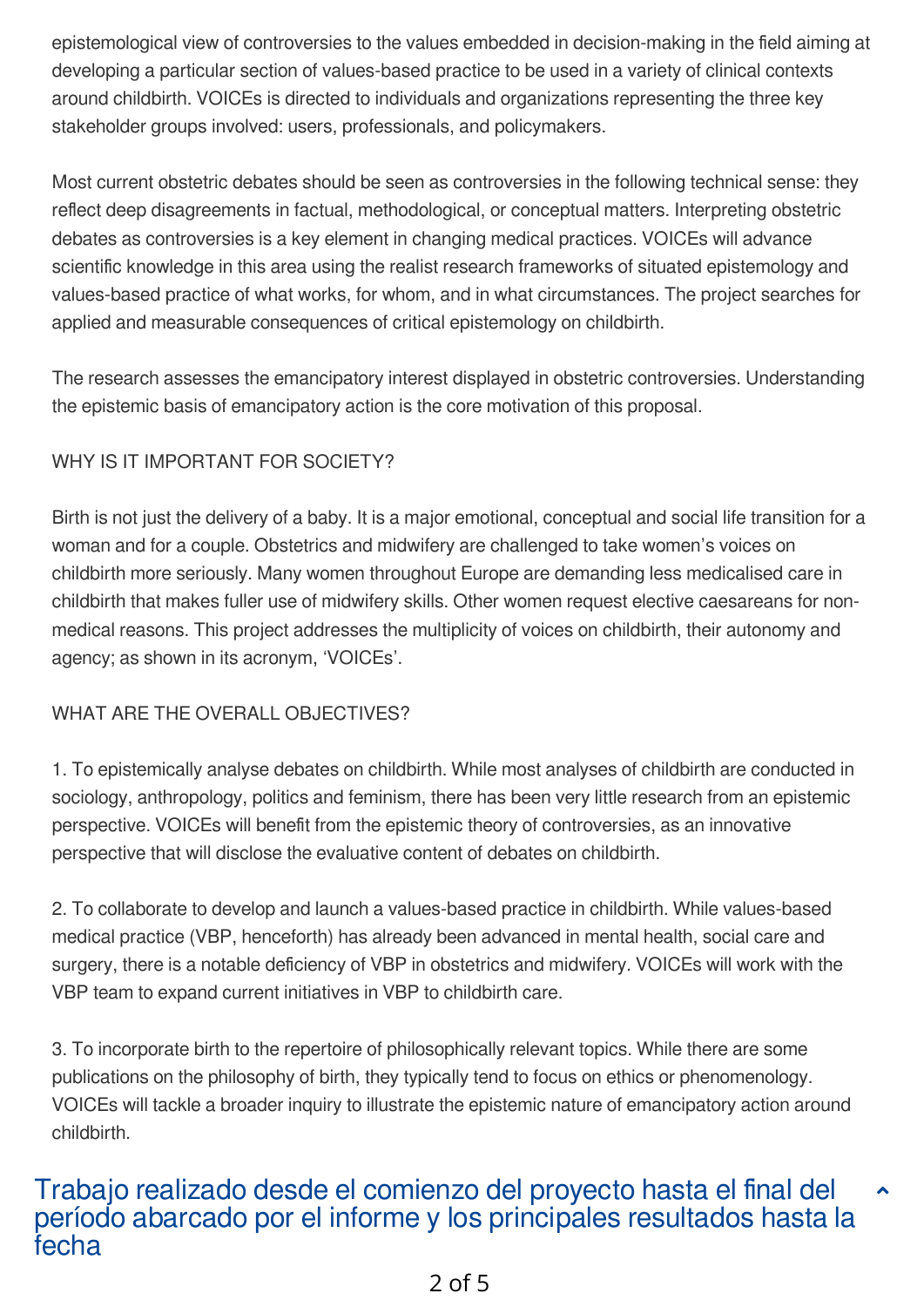#### MAIN SCIENTIFIC PUBLICATIONS

(2020) Villarmea, S., "Reasoning from the uterus: Casanova, women´s agency, and philosophy of birth", Hypatia: A Journal of Feminist Philosophy, 36

(2020) Villarmea, S. and Kelly, B., "Barriers to establishing shared decision-making in childbirth: Unveiling epistemic stereotypes about women in labour", Journal of Evaluation of Clinical Practice 26, 515–519

(2020) Villarmea, S., "When a uterus comes in the door, reason goes out the window", in C. Pickles y J. Herring (eds.), Women's Birthing Bodies and the Law: Unauthorised Medical Examinations, Power and Vulnerability, Oxford, Hart Pub

(2021) Villarmea, S., "Philosophy of Birth: from Epistemology to Practices", The Project Repository Journal (PRJ), European Dissemination Media Agency (EDMA), issue 8

(2021) Villarmea, S. (ed.), Special issue/cluster "Philosophy of Birth", Hypatia: A Journal of Feminist Philosophy, 37:1

(2018) Villarmea, S., "Razón y útero: el debate ilustrado y la obstetricia contemporánea [Reason and uterus: The debate during the Enlightenment and contemporary obstetrics]", in J. Borrego y C. Barroso (eds.), Mujer, cerebro y salud, Madrid, Síntesis, 141-177

(2019) Villarmea, S. "¿Cuándo pierde una mujer el derecho a decidir cuándo parir [When does a woman lose her right to decide when to give birth]?", El País, 26 April 2019

## Avances que van más allá del estado de la técnica e impacto potencial esperado (incluida la repercusión socioeconómica y las implicaciones sociales más amplias del proyecto hasta la fecha)

 $\blacktriangle$ 

"PROGRESS

Childbirth has been at the centre of controversy for many years. While it is important to acknowledge the significant body of work that has criticised current ways of performing childbirth, from both outside of and within the profession of obstetrics and maternity care, it is generally accepted that a strong intellectual framework is still needed to make better practice real, at both the professional and system levels. Maternal care is a fierce battlefield between intervened vs. normal, safe vs. experienced, social vs. medical birth models. The debate on childbirth tends to be framed around obstetrics and midwifery. Framing it as a conflict between disciplines is an example of what happens when these ideas come into direct and real conflict. But the interesting dilemma is surely about birth as an archetypical human experience.

#### RESULTS

The debate on childbirth is a debate on the notion of being human and our relation to knowledge,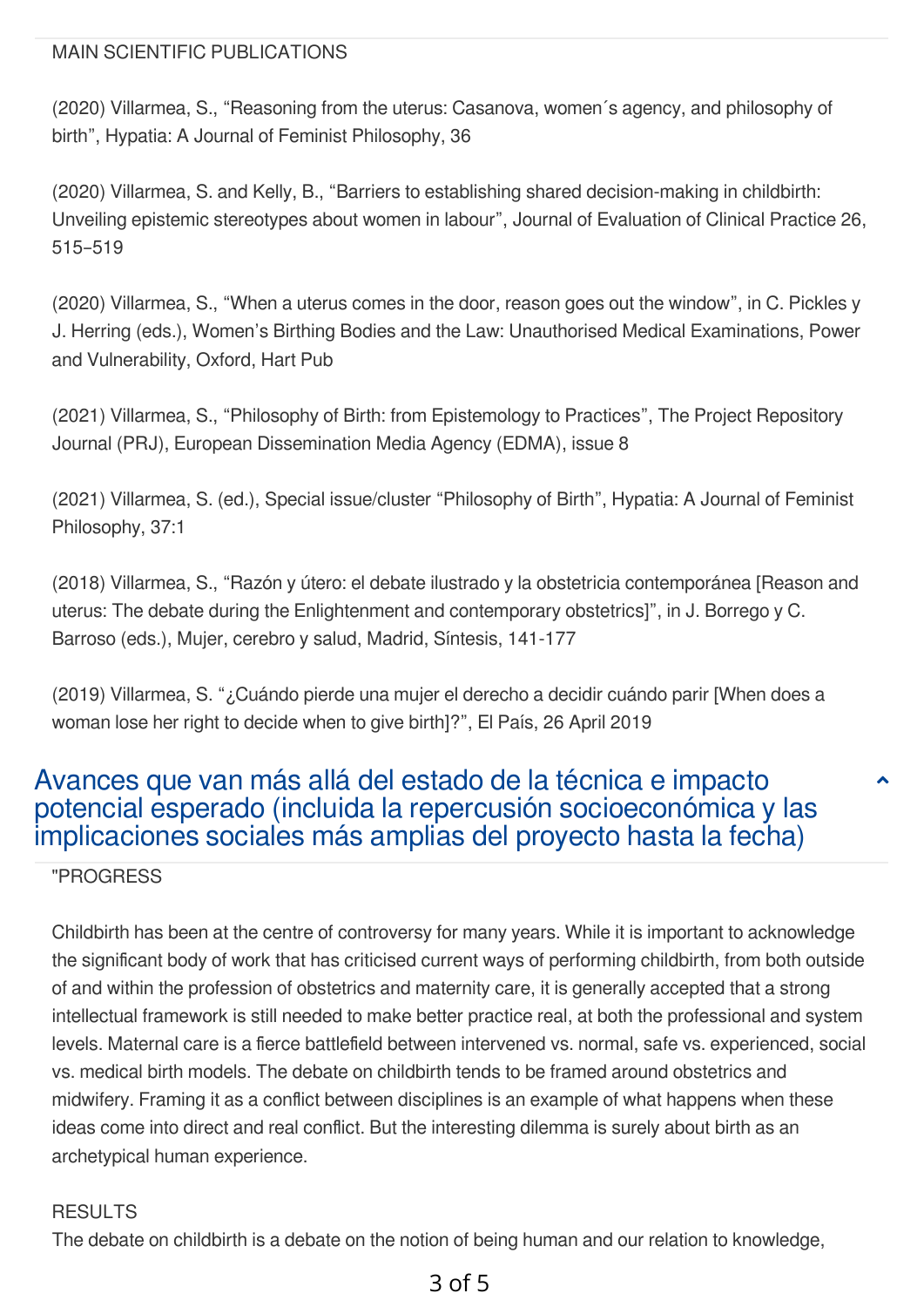freedom and care. As such, it is a debate of profound philosophical import. The project addresses the current debate on childbirth by analysing the dialogue between the three key stakeholder groups: service users, professionals, and policymakers. The goal is to create a space for constructive argument that is relevant to understand what matters to whom. The epistemological analysis of the different perspectives makes a key contribution to the development of a values-based approach to clinical care in obstetrics and midwifery, consistent with contemporary best practice in shared clinical decision-making. The philosophical action aims at a much-needed consensus on childbirth and n is directed to individuals and organisations (civil, public, and social media) at large.

#### POTENTIAL IMPACT

The UN 2019 ""Report on violence against women, its causes and consequences. A human rightsbased approach to mistreatment and violence against women in reproductive health services with a focus on childbirth and obstetric violence" and the recent ruling from the Committee on the Elimination of Discrimination against Women (CEDAW) in relation to recent Spanish maternity cases of nonconsented induction and cesarean sections, lay the foundation for the potential impact of the project. VOICEs original input lies in a direct engagement with public's concerns. It uses a wide range of media and is based on the live interaction between academics and users of health services. The best example of VOICEs engagement is the international conference "What Matters to Whom: Getting it Right in Childbirth - An exploratory Seminar in Values-based Practice in Childbirth", University of Oxford, May 2021. The venue is designed to include public engagement and communication to different sides of public´s concern, bringing together the ideas and experiences from a 40-strong group comprising healthcare professionals (including midwives, obstetricians, and paramedics), service users´ representatives, philosophers, analysts, commissioners, media representatives, lawyers, experts by experience, statisticians, and ethicists drawn from networks across the UK and Spain."